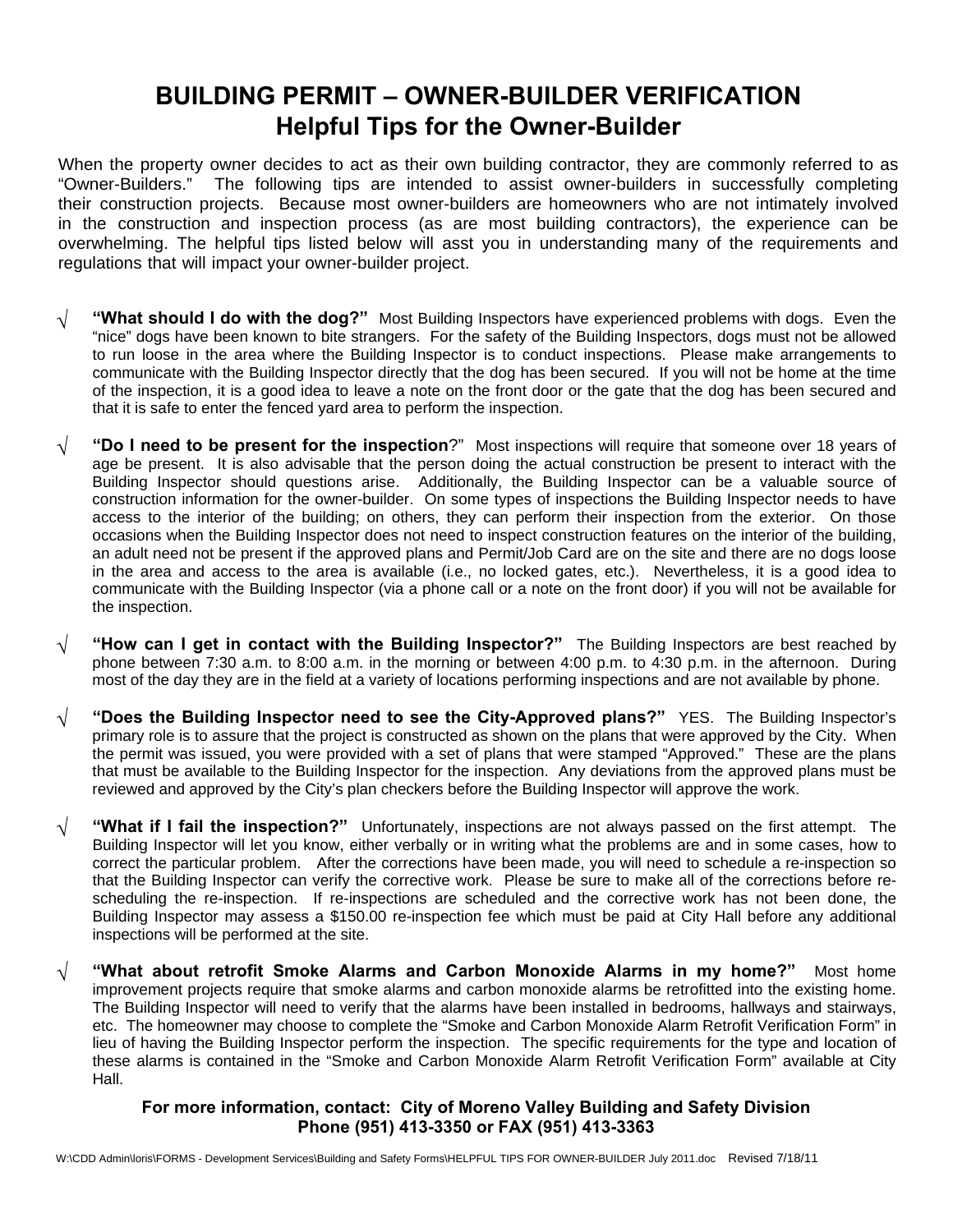

## **BUILDING PERMIT – OWNER-BUILDER VERIFICATION Disclosures and forms for Owner-Builders Applying for Construction Permits**

### **IMPORTANT! NOTICE TO PROPERTY OWNER**

Dear Property Owner:

An application for a building permit has been submitted in your name listing yourself as the builder of the property improvements specified at:  $\blacksquare$ are providing you with an Owner-Builder Acknowledgement and Information Verification Form to

make you aware of your responsibilities and possible risk you may incur by having this permit issued in your name as the Owner-Builder. **We will not issue a building permit until you have read, initialed your understanding of each provision, signed, and returned this form to us at our official address indicated.** An agent of the owner cannot execute this notice unless you, the property owner, obtain the prior approval of the permitting authority.

### **OWNER'S ACKNOWLEDGEMENT AND VERIFICATION OF INFORMATION**

*DIRECTIONS: Read and initial each statement below to signify that you understand or verify this information.* 

□

□

□

□

□

□

□

□

 1. I understand a frequent practice of unlicensed persons is to have the property owner obtain an "Owner- material personally. I, as the Owner-Builder, may be held liable and subject to serious financial risk for any injuries sustained by an unlicensed person and his or her employees while working on my property. My homeowner's insurance may not provide coverage for those injuries. I am willfully acting as an Owner-Builder Builder" building permit that erroneously implies that the property owner is providing his or her own labor and and am aware of the limits of my insurance coverage for injuries to workers on my property.

2. I understand building permits are not required to be signed by property owners unless they are *responsible*  for the construction and are not hiring a licensed Contractor to assume this responsibility.

3. I understand as an "Owner-Builder" I am the responsible party of record on the permit. I understand that I may protect myself from potential financial risk by hiring a licensed Contractor and having the permit filed in his or her name instead of my own.

4. I understand Contractors are required by law to be licensed and bonded in California and to list their license numbers on permits and contacts.

 5. I understand if I employ or otherwise engage any persons, other than California licensed Contractors, and the total value of my construction is at least five hundred dollars (\$500), including labor and materials, I may be considered an "employer" under State and Federal law.

6. I understand if I am considered an "employer" under State and Federal law, I must register with the State and Federal government, withhold payroll taxes, provide workers' compensation disability insurance, and contribute to unemployment compensation for each "employee." I also understand my failure to abide by these laws may subject me to serious financial risk.

 7. I understand under California Contactors' State License Law, an Owner-Builder who builds single-family residential structures cannot legally build them with the intent to offer them for sale, unless *all* work is performed by licensed subcontractors and the number of structures does not exceed four within any calendar year, or all of the work is performed under contact with a licensed general building Contractor.

 8. I understand as an Owner-Builder if I sell the property for which this permit is issued, I may be held liable for any financial or personal injuries sustained by any subsequent owner(s) that result from any latent construction defects in the workmanship or materials.